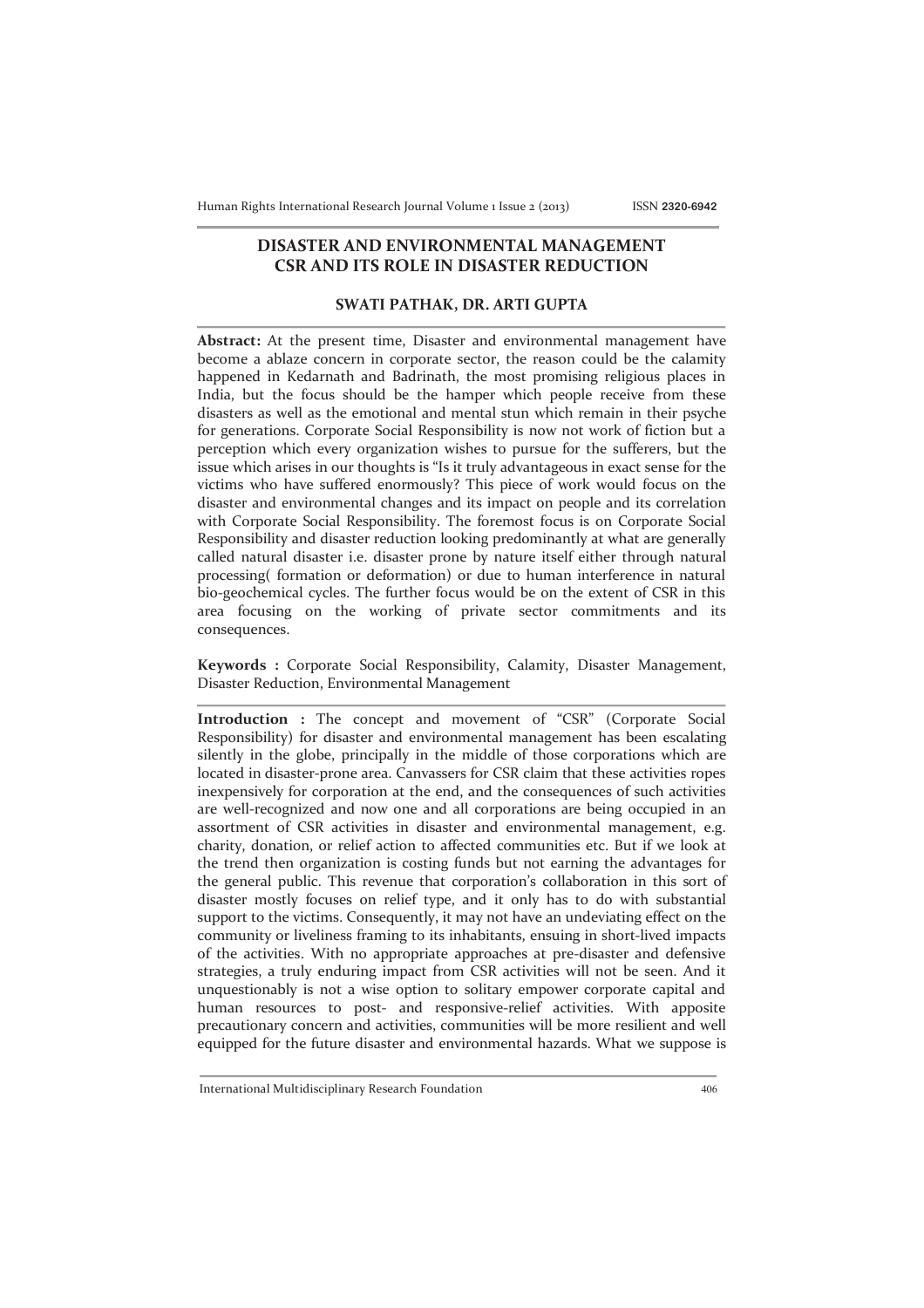Human Rights International Research Journal Volume 1 Issue 2 (2013) ISSN **2320-6942**

that the corporate division has much supplementary to put forward for improved disaster and environmental management, away from the heights of CSR activities Pillars of CSR Activities in Disaster Management: Among Presently Experienced CSR Pillars In Disaster And Environmental Management, Broadly Five Types Of CSR Activities Are Acknowledged:-

Fig:- Types of CSR Activities

- Unilateral
- (2) Contractual;
- (3) Adversarial;
- (4) Collaborative and
- (5) Philanthropic or charity



Generous activities are concerned with donations,

assistance and grants to those organizations and citizens attending to social and environmental cause, and under contractual nature, corporation bond out other organizations or groups. Adversarial type of activities concerns more on public relations than actual benefit to affected people, and unilateral type does not, by definition, work together with other stakeholders.

**Drawbacks of CSR Activities**: It is very unfortunate that the CSR activities are involved in upbeat actions, are insignificant and more or less all cases are paying attention on approachable and post-disaster heights. The uniqueness of CSR activities are consisted of two wide-ranging types:-

- (1) One-off intervention;
- (2) 'Responsive' action



**Fig:- Characteristics Of CSR**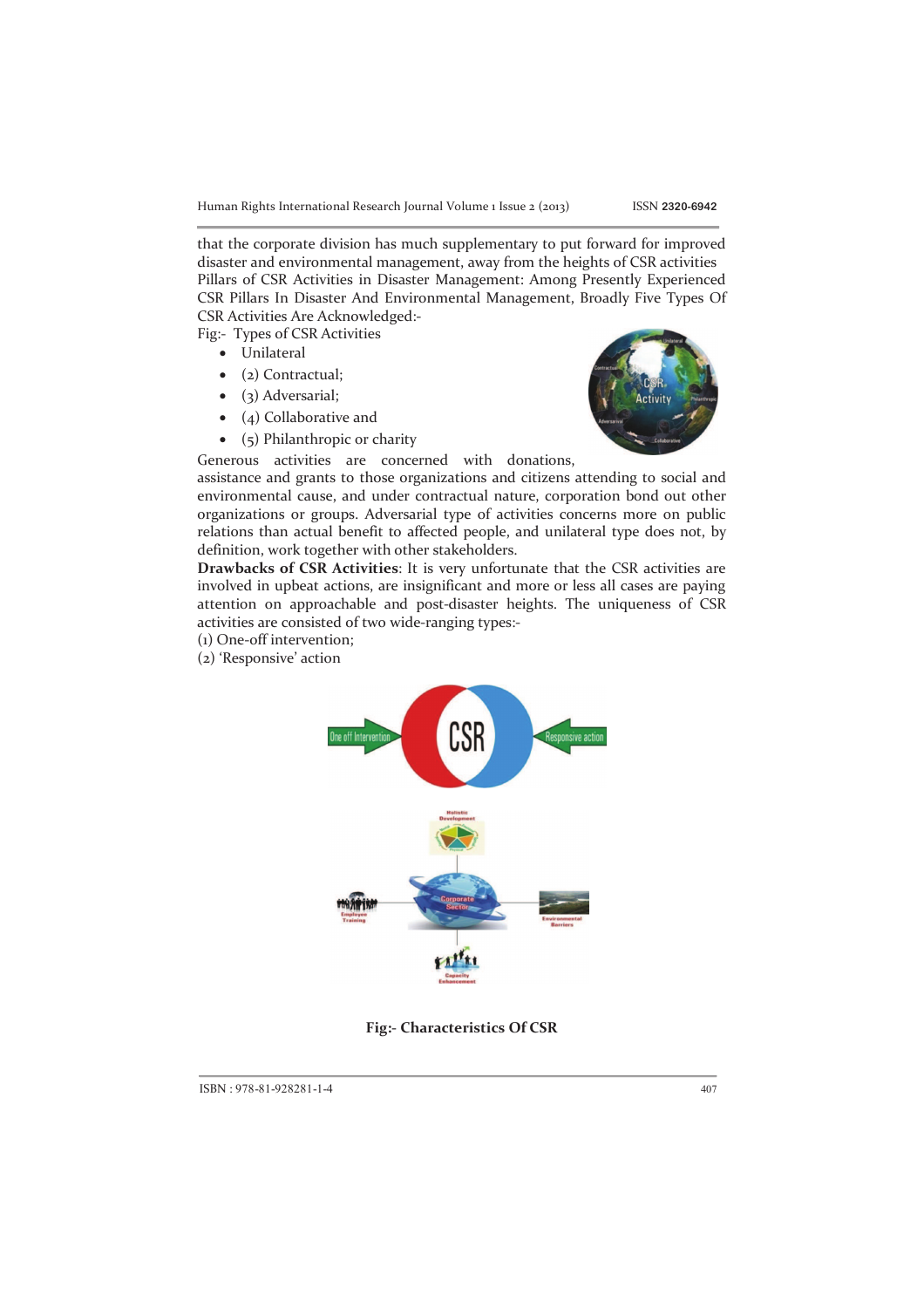DISASTER AND ENVIRONMENTAL MANAGEMENT CSR AND ITS ROLE

Most of the supposed CSR activities in the field of disaster and environmental management are of short-term, one-off type of intervention where focus is on existing dilemma not on solving the crisis entirely from roots. Still if CSR activities are meant for a 'long-term', it rarely exceeds one year of duration or on and half year. One-off intervention also implies that contemporary CSR activities are likely to be independent or unilateral done only by a company. Second, the 'responsive' type of action means that CSR activities on disaster and environmental management mainly focuses on post-event relief and based on planning when everything is affected badly, rather than acting proactive where disaster and its effect could be minimized significantly. Recently, however, we have witnessed, a number of unprecedented natural disaster actions in recent years. Among them, the well-known case is the Kedarnath Badrinath deluge disaster in June of 2013. For companies' CSR activities after the incident, focused almost exclusively on relief strokes and found difficulties in performing with community or with civil society organizations in the affected communities.

**Prerequisites For Corporate Sector**: The fundamentals which are essential for the healthier executions of corporate sector are not merely coherent but also significant to furnish intangible support to the victims of disaster prone area.

**The prerequisites for the same could be as follow**: **Prerequisites for Corporate Sector :** 

Employee training : When it comes to the ground of disaster and environmental management, classic responsive CSR actions do not usually embrace tutoring for employees however focus on confer them training of managing inhabitants psychologically. **Environmental Barriers** : In the majority of corporate disaster relief action, since of its short-term nature, is not accompanied by means of considerations and for a short time corporate are that well-built to battle with natural calamities and the barriers which nature creates for human being.

**Capacity Enhancement** : CSR activities have to fabricate up in a mode that it remains copious weighed down to prop up the victim not only at the moment of disaster but post disaster as well.

**Holistic Development** : With no appropriately enthralling actions that are constructive for basic developmental infrastructure, such as roads, railway, accommodation facilities, water supply, electricity, edictal services and other necessary belongings, the intensity of impact of disasters and environmental hazards will be much worse or even worsen. In fact, the degree of risk from natural disaster and environmental hazards is directly related to the level of improvement in community for the reason that if these misfortunes lead to severe disease or infection then people in heaps will be affected adversely. If proper development measures and investment activities are taken, the possible injuries from such hazards would be much lesser.

**Conclusion**: Corporate Social Responsibility and environmental issue should be in use hand to hand at this instant since the disaster which India has faced had affected lives of many and it is disgraceful if we have money in our pouch and people are vanishing in front of us due to starvation, threat, terror and physical,